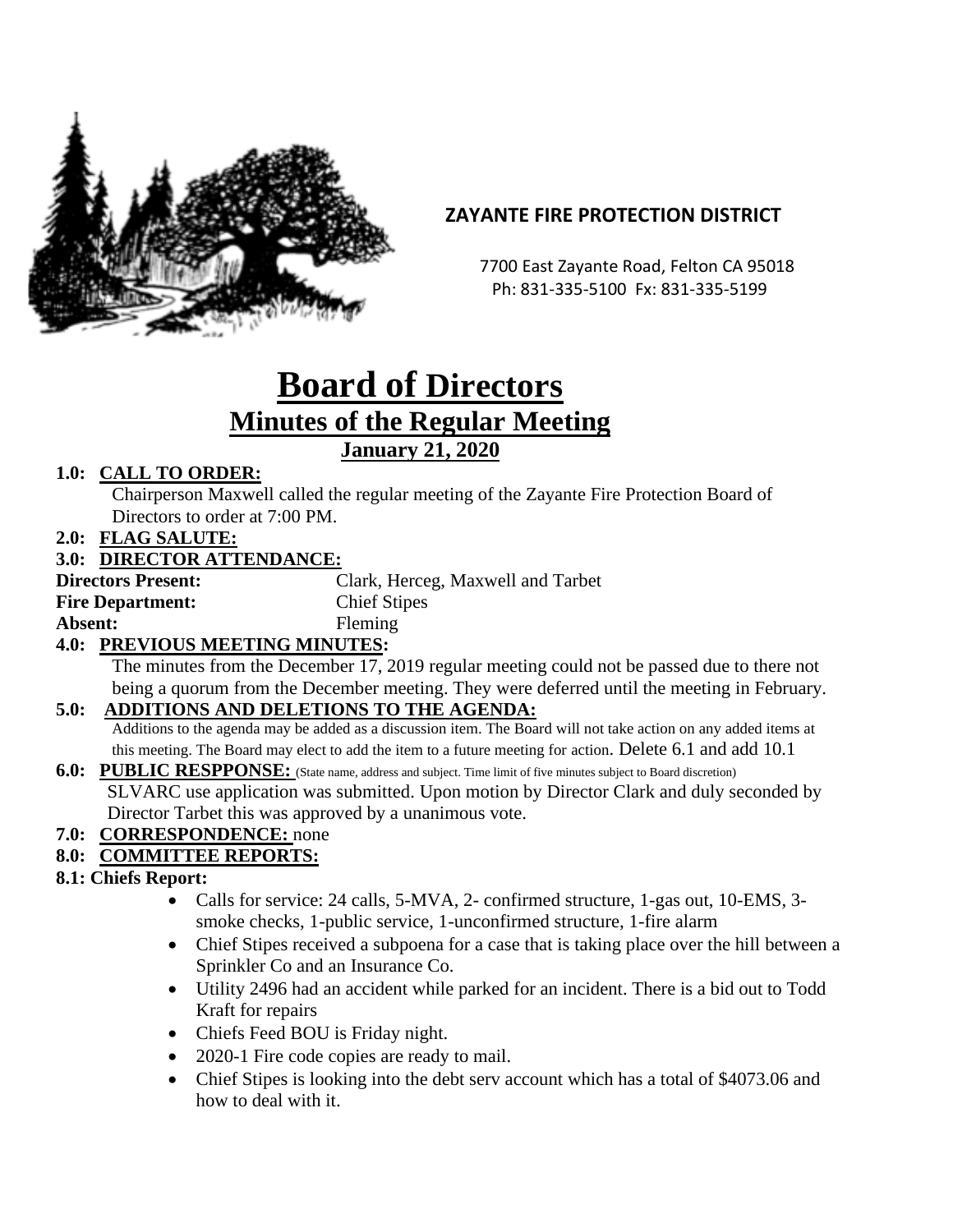- Last years purchases are being gone through and any purchases that taxes were not paid will be sent to the Tax Board.
- The Treasury Oversite commission will meet January 22, 2020 and Chief Stipes will attend.

## **8.2: SLV District Council:**

Captain Dalton Warren attended this meeting and briefed Chief Stipes. There was discussion about the Valley training plan which is coming up Also talked about the burn trailer and the repairs which need to be done on it. Chief Stipes will be looking into 172 money for the repairs.

#### **8.3: County Chiefs/EMSIA:**

These will both meet on Thursday. They will discuss a MOU for the subcontract between EMSIA and AMR. This should get ratified and signed on Thursday.

- **8.4: Operations Section:** Didn't attend
- **8.5: Training Section:** Didn't attend

### **9.0: OLD BUSINESS:**

**9.1:** Nothing new on the Website.

## **10.0: NEW BUSINESS:**

**10.1:** The auditor was contacted, and they came out and started the audit. The only deficiency was their concern about how the strike teams are paid. Chief Stipes is working on this. There was much discussion on this.

# 11.0: POLICY AND PLANNING: (As necessary for the District to perform its function as required by law.)

#### **11.1: Goals for 2020 Chief and District**

- Recruitment of new volunteers: discussion on how to implement this
- Update policy manual
- Driver training for more class B drivers: after the EMT recertification this will be started
- Woman's bathroom upgrade/update: the shower room needs updating and new tile
- Start to transition to t-8 light fixtures: as the old bulbs burn out, they will be replaced **Board Goals for 2020**

#### **Discussion on:**

- Survey of Fire personnel to be done before the final budget in September
- 3-year revenue expense forecast
- 5-year capital outlay plan
- Clean Audit.

# **12.0: OTHER BUSINESS:**

- AB1234 has been completed by everyone. AB1661 needs to be completed by everyone before June when the insurance policy comes due. If not done, the premium will be raised by 10%. Make sure you do AB1661 and not 1825.
- Directors Fleming, Herceg and Maxwell are up for reelection this year.

# **13.0: BUDGET AND BILLS:**

# **13.1: Approval of Bills:**

- Upon motion by Director Clark and duly seconded by Director Herceg, bills in the amount of \$71833.81were approved for payment by a unanimous vote.
- Upon motion by Director Tarbet and duly seconded by Director Clark, bills in the amount of \$3940.80 were approved for payment by a unanimous vote.
- Upon motion by Director Herceg and duly seconded by Director Tarbet, bills in the amount of \$4608.63 were approved for payment by a unanimous vote.